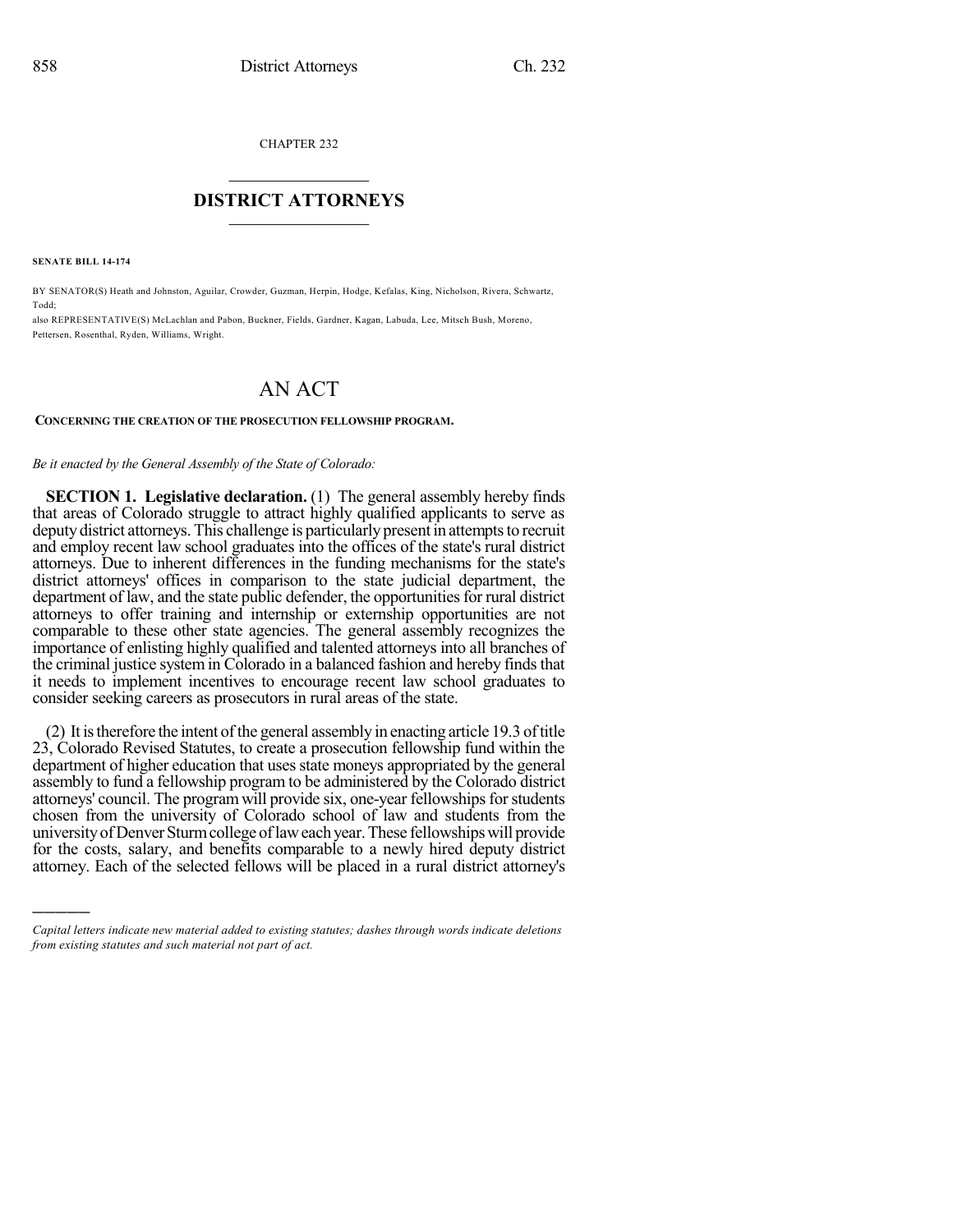office in Colorado pursuant to a selection processto be determined by a committee to be chaired by the executive director of the Colorado district attorneys' council, along with six other committee members, including the dean of each of the two law schools and four elected district attorneys or their designees.

**SECTION 2.** In Colorado Revised Statutes, **add** article 19.3 to title 23 as follows:

### **ARTICLE 19.3 Prosecution Fellowship Program**

**23-19.3-101. Definitions.** AS USED IN THIS ARTICLE, UNLESS THE CONTEXT OTHERWISE REQUIRES:

(1) "COMMITTEE" MEANS THE PROSECUTION FELLOWSHIP COMMITTEE ESTABLISHED IN SECTION 23-19.3-102 (2).

(2) "DEPARTMENT"MEANS THECOLORADO DEPARTMENT OF HIGHER EDUCATION.

(3) "PROGRAM" MEANS THE PROSECUTION FELLOWSHIP PROGRAM CREATED PURSUANT TO SECTION 23-19.3-102 (1).

**23-19.3-102. Prosecution fellowship program - creation - committee administration - conditions.** (1) (a) THERE IS CREATED THE PROSECUTION FELLOWSHIP PROGRAM IN THE DEPARTMENT TO PROVIDE MONEYS TO THE COLORADO DISTRICT ATTORNEYS' COUNCIL TO FUND FELLOWSHIPS FOR PERSONS WHO HAVE RECENTLY GRADUATED FROM A LAW SCHOOL IN COLORADO AND ALLOW THEM TO PURSUE CAREERS AS PROSECUTORS IN RURALCOLORADO.THE GENERAL ASSEMBLY MAY APPROPRIATE MONEYS TO THE DEPARTMENT FOR DISTRIBUTION TO THE COLORADO DISTRICT ATTORNEYS'COUNCIL TO IMPLEMENT THE PROVISIONS OF THIS ARTICLE.

(b) THE PROGRAM WILL MATCH LAW SCHOOL GRADUATES FOR ONE-YEAR FELLOWSHIPS WITH RURAL DISTRICT ATTORNEYS' OFFICES THROUGHOUT COLORADO. THE INITIAL FELLOWSHIPS WILL BE AWARDED IN FISCAL YEAR 2015-16. THE PROGRAM MAY FUND THE SALARY AND BENEFITS FOR UP TO SIX FELLOWS EACH YEAR. THE FELLOWS ARE EMPLOYEES OF THE COLORADO DISTRICT ATTORNEYS' COUNCIL. THE PROGRAM IS LIMITED TO LAW SCHOOL GRADUATES FROM THE UNIVERSITY OF COLORADO SCHOOL OF LAW AND THE UNIVERSITY OF DENVER STURM COLLEGE OF LAW. EACH LAW SCHOOL SHALL CONTRIBUTE AN EQUAL AMOUNT TOWARD TWENTY PERCENT OF THE COST OF THE FELLOWSHIP SALARIES IF THE SCHOOL WANTS ITS STUDENTS TO BE CONSIDERED FOR THE FELLOWSHIP PROGRAM.

(c) THE PROGRAM MUST PROVIDE THE FELLOWS WITH A FIVE-DAY TRAINING PRACTICUM. THE COLORADO DISTRICT ATTORNEYS' COUNCIL SHALL DEVELOP AND PRESENT THE PRACTICUM.

(2) (a) THERE IS CREATED THE PROSECUTION FELLOWSHIP COMMITTEE, WHICH SHALL SELECT THE RECIPIENTS OF THE FELLOWSHIPS AND THE FELLOWSHIP LOCATIONS. THE COMMITTEE IS COMPRISED OF SEVEN MEMBERS, WHICH INCLUDE: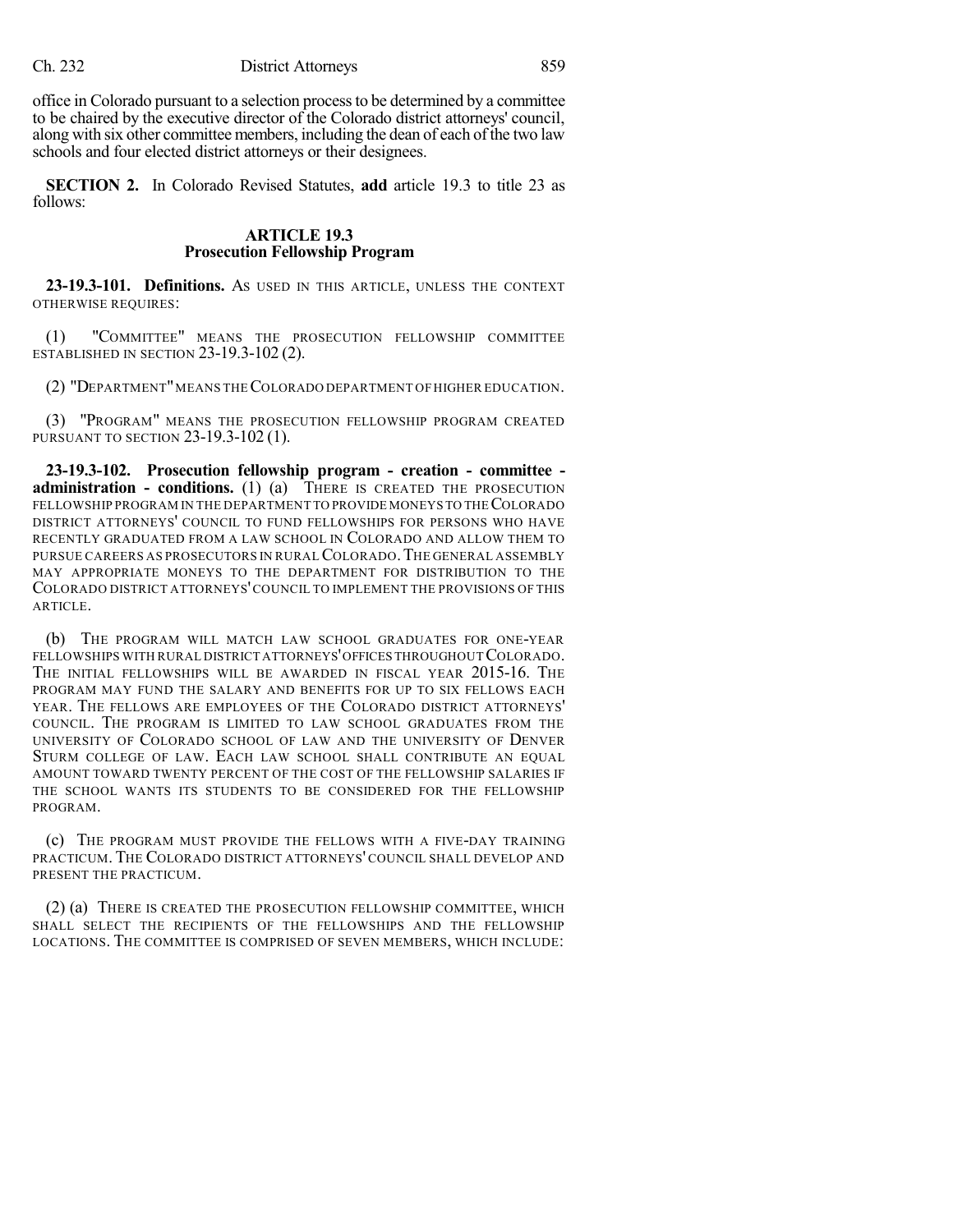(I) THE EXECUTIVE DIRECTOR OFTHECOLORADO DISTRICT ATTORNEYS'COUNCIL, WHO SHALL SERVE AS THE CHAIR OF THE COMMITTEE;

(II) THE DEAN OF THE UNIVERSITY OF COLORADO SCHOOL OF LAW;

(III) THE DEAN OF THE UNIVERSITY OF DENVER STURM COLLEGE OF LAW; AND

(IV) FOUR ELECTED DISTRICT ATTORNEYS OR THEIR DESIGNEES APPOINTED BY THE EXECUTIVE DIRECTOR OF THE COLORADO DISTRICT ATTORNEYS' COUNCIL.

(b) THE COMMITTEE SHALL DEVELOP A FELLOW AND DISTRICT ATTORNEYS' OFFICES APPLICATION PROCESS AND DETERMINE THE SELECTION CRITERIA FOR FELLOWS AND DISTRICT ATTORNEYS' OFFICE LOCATIONS.

(c) THE COMMITTEE SHALL MEET AT LEAST ONCE A YEAR, AND THE MEETING SHALL BE SET BY THE CHAIR OF THE COMMITTEE.

(d) THE MEMBERS OF THE COMMITTEE SHALL SERVE WITHOUT COMPENSATION.

(e) THE COMMITTEE SHALL REVIEW APPLICATIONS RECEIVED BY THE PROGRAM, SELECT UP TO SIX FELLOWS FOR THE PARTICULAR FISCAL YEAR PLUS ANY BACK-UP CANDIDATES AS DETERMINED NECESSARY BY THE COMMITTEE, AND SELECT UP TO SIX DISTRICT ATTORNEYS' OFFICE LOCATIONS.AFTER SELECTING THE FELLOWS AND THE DISTRICT ATTORNEYS' OFFICE LOCATIONS, THE COMMITTEE SHALL MATCH THE FELLOWS WITH A PARTICULAR DISTRICT ATTORNEY'S OFFICE.

(3) IN THE EVENT THAT THE FELLOW WHO IS RECEIVING A FELLOWSHIP LEAVES THE POSITION, THE COLORADO DISTRICT ATTORNEYS' COUNCIL SHALL ALLOCATE ANY REMAINING AWARDED PROGRAM MONEYS TO FUNDING A NEW FELLOW, IF THE POSITION IS FILLED IMMEDIATELY, OR TO FUND ANOTHER FELLOWSHIP. IF THE POSITION IS NOT FILLED IMMEDIATELY OR ANOTHER VACANT POSITION DOES NOT EXIST, THE COLORADO DISTRICT ATTORNEYS' COUNCIL SHALL RETURN ANY UNEXPENDED PROGRAM MONEYS TO THE DEPARTMENT.

(4) BY JANUARY 1, 2019, THE COLORADO DISTRICT ATTORNEYS'COUNCIL SHALL PROVIDE A REPORT TO THE HOUSE OF REPRESENTATIVES AND SENATE JUDICIARY COMMITTEES, OR THEIR SUCCESSOR COMMITTEES, REGARDING THE PROSECUTION FELLOWSHIP PROGRAM.THE REPORT MUST INCLUDE THE FOLLOWING INFORMATION REGARDING THE PLACEMENT OF THE FELLOWS:

(a) FOR EACH FELLOW PLACED, WHETHER THE FELLOW OBTAINED DEPUTY DISTRICT EMPLOYMENT WITH THE OFFICE WHERE HE OR SHE WAS PLACED, WITH A DIFFERENT RURAL DISTRICT ATTORNEY'S OFFICE,OR AN URBAN DISTRICT ATTORNEY'S OFFICE;

(b) A QUANTIFICATION OF THE DECREASE IN WORKLOAD FOR THE DEPUTY DISTRICT ATTORNEYS BY HAVING THE FELLOW PLACED IN THE PARTICULAR RURAL DISTRICT ATTORNEY'S OFFICE;

(c) PROSECUTORIAL INNOVATIONS AND OFFICE IMPROVEMENTS IN THE RURAL DISTRICT ATTORNEYS' OFFICES AS THE RESULT OF HOSTING FELLOWS; AND